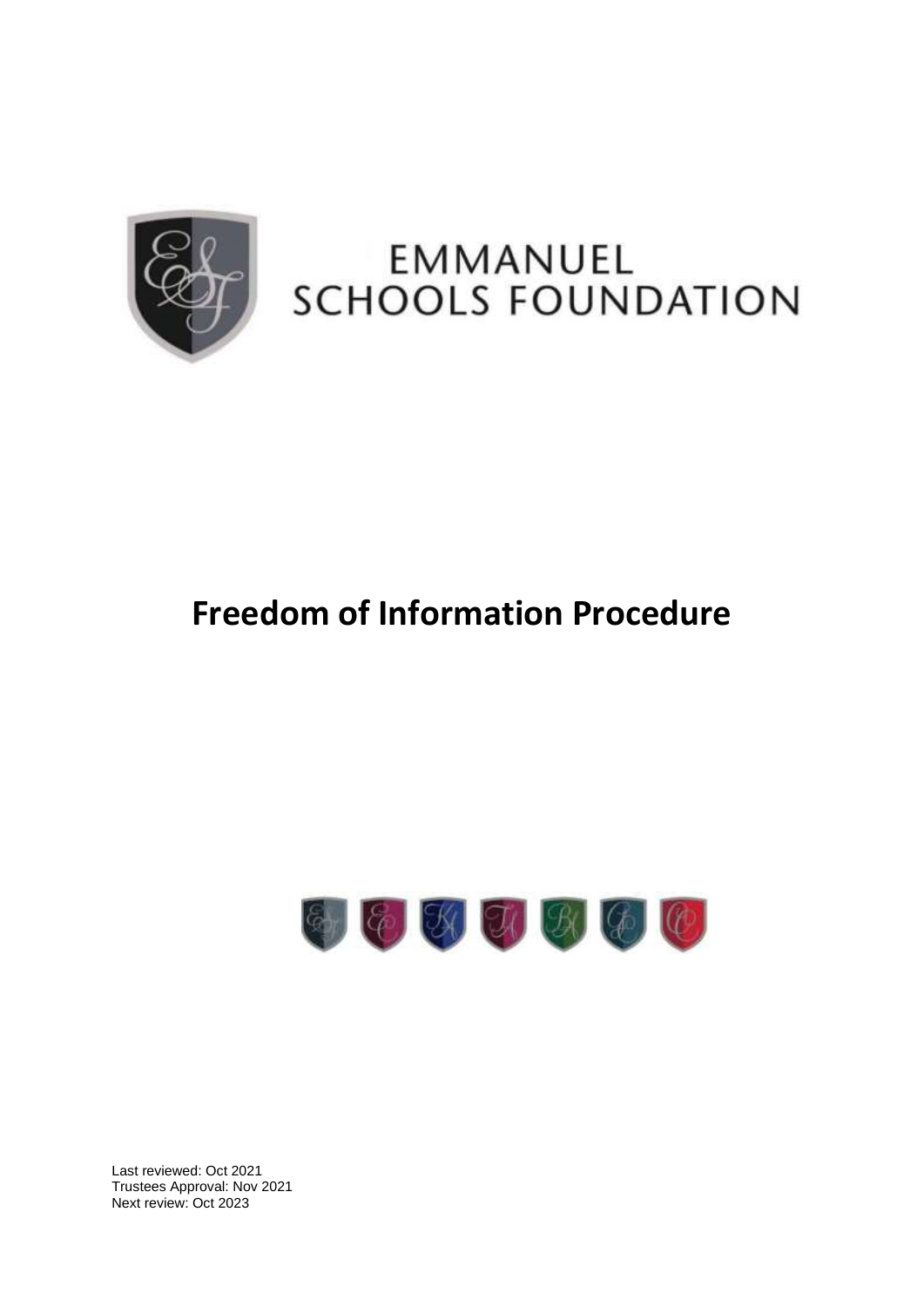#### **Freedom of Information Procedure**

#### **Introduction**

Please read this procedure document in conjunction with the Freedom of Information Policy. This document explains the procedure for requesting information under the Freedom of Information Act 2000 (the **Act**).

## **Publication Scheme**

The publication scheme contains information which is available under the Act.

If hard copies of any of the documents within the publication scheme are required, please contact the Christine Taylor, Company Secretary at Emmanuel Schools Foundation (**ESF**), Trinity House, Sixth Avenue, Blyth, Northumberland, NE24 2SY, email: [ctaylor@esf-mail.org.uk.](mailto:ctaylor@esf-mail.org.uk)

To help ESF process a request quickly, please clearly mark any correspondence **'PUBLICATION SCHEME REQUEST'** (in CAPITALS). All requests should:

- be in writing (including email or fax);
- state the enquirer's name and correspondence address;
- describe the information requested so that it is clearly identifiable;
- not be covered by other legislation (e.g. data protection or environmental information).

If the information being sought is not available via the publication scheme or on the ESF website please contact the Company Secretary at the above address to enquire if ESF holds the information. Please note that verbal requests are not covered under the Act.

All enquiries will be dealt with within 20 school days or 60 working days (whichever is shorter); if this deadline cannot be met, ESF with inform the enquirer. Failure to comply with thistimescale is a breach of the Act.

#### **How to request information under the Freedom of Information Act**

Requests must be written (which includes emails and fax). A request does not have to mention freedom of information or the Freedom of Information Act for it to apply under the Act.

All staff must familiarise themselves with the Freedom of Information Policy and Freedom of Information Procedure. The Principal will determine whether a request comes under the Act. All requests must be sent to the Company Secretary will be acted immediately upon receipt. No information can be given out without the consent of the Principal.

All requests are for information, not documents, and careful monitoring is in place to ensure consistency. No member of staff should supply documents to anyone without the prior consent of the Principal.

A member of staff should contact the PA to the Principal or the ESF Company Secretary immediately if they receive a request for information and are unsure whether it applies under the Act.

#### **Non-Disclosure of Requested Information**

Information will not be disclosed if one or more of the following applies:

- there is an exemption to disclosure;
- ESF does not hold the information requested; or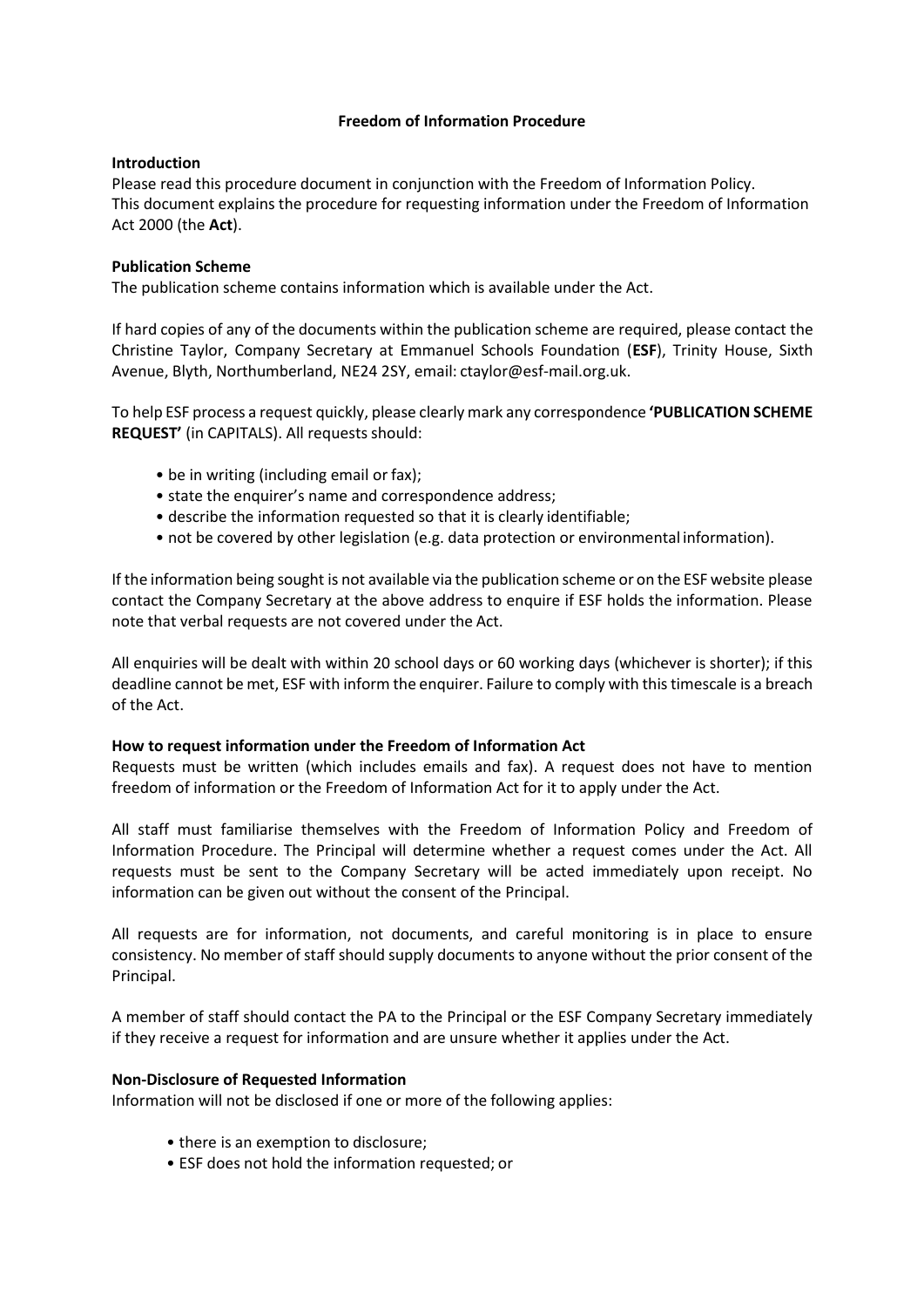• requests are considered vexatious or repeated.

Where the cost of compliance exceeds the statutory maximum of (£450), ESF does not have to comply with the request. However, where the statutory maximum is exceeded, ESF will inform the enquirer what the cost would be to provide the information and allow the enquirer the opportunity to pay the costs for ESF to be able to comply.

## **Exemptions**

There are two general categories for exemptions:

- absolute: where there is no obligation to confirm or deny the information is held, to disclose the information or consider the public interest test applies; and
- qualified: where, even if an exemption applies, there is a duty to consider the public interest test.

#### **Absolute Exemptions**

- The information is accessible by other means;
- the information was supplied by or relates to a body dealing with security matters;
- the information is a court record;
- the information's disclosure would infringe parliamentary privilege;
- the information's disclosure would constitute a breach of confidence actionable by the owner of that information;
- disclosure is not allowed by an enactment or by EU obligations or is punishable as contempt.

#### **Qualified Exemptions**

- The information is to be published at some future date and it is reasonable that it should be withheld until that date;
- the information is to be used for continuing programmes of research intended for future publication, provided that disclosure would, or would be likely to, prejudice a matter listed (including the programme itself or the interest of an individual participating in it);
- the retention is required to safeguard national security;
- the information's disclosure would be likely to prejudice defence;
- the information's disclosure would be likely to prejudice international relations or is confidential information obtained from an overseas state;
- the information's disclosure would be likely to prejudice relations between Westminster and the devolved authorities;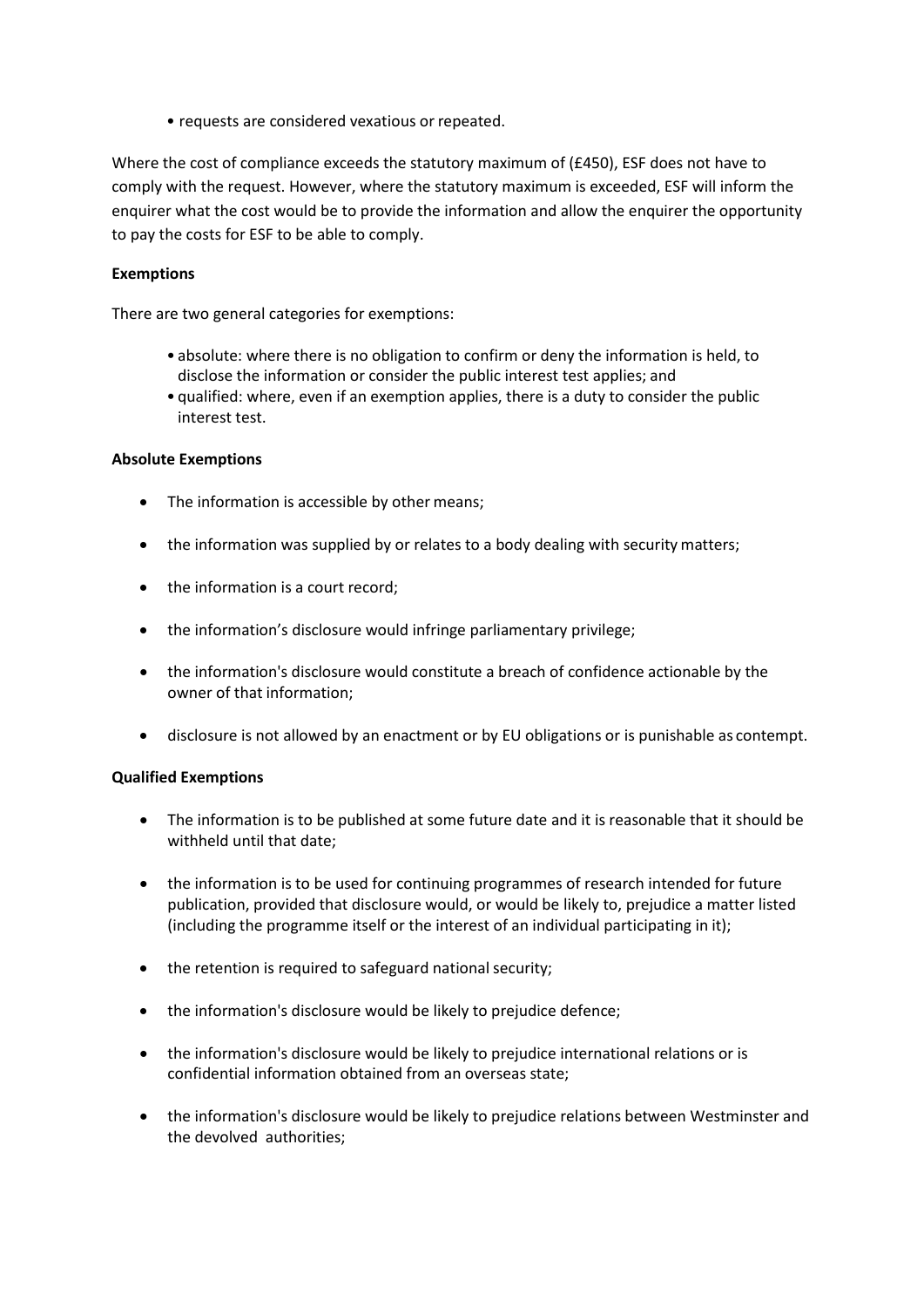- the information's disclosure would be likely to prejudice the country's economic interests or the government's financial interests;
- the information is held for the purpose of certain investigations and/or proceedings as to improper or illegal conduct, fitness or competence;
- the information's disclosure would be likely to prejudice law enforcement activities including those relating to tax collection and immigration controls;
- the information relates to the audit of public authorities' accounts;
- the information relates to the formulation or development of government policy and ministerial communications (although statistical information used to provide an informed background to the taking of the decision is not to be regarded as exempt information);
- the information relates to communications with the Royal Family or the conferring of any honour or dignity;
- the information's disclosure would be likely to endanger an individual's health orsafety;
- the information relates to the environment and is dealt with by other regulations relating to the Aarhus Convention;
- the information is legally privileged;
- the information constitutes a trade secret or its disclosure would, or would be likely to, prejudice the commercial interests of any person.

#### **Exemptions which may be qualified or absolute**

- The information's disclosure would inhibit the free and frank provision of advice or exchange of views within public authorities - qualified (absolute if the information is held by the Commons or Lords);
- the information is personal data where the applicant is the data subject (disclosure of which is covered by the Data Protection Act 1998) - absolute (qualified by section 40(2)(b) if sought about third parties).

#### **Applying the Public Interest Test**

Once it has been established that a qualified exemption applies to a request, ESF will apply the public interest test to establish whether the public interest in applying the exemption, outweighs the public interest in disclosing it.

Please note that what is in the public interest may not be the same as that which may be of interest to the public.

Factors taken into account when weighing up public interest include but are not limited to:

| <b>For Disclosure</b>                          | <b>Against Disclosure</b>                           |
|------------------------------------------------|-----------------------------------------------------|
| Is the disclosure likely to increase access to | Is disclosure likely to distort public reporting or |
| information held by ESF?                       | be misleading because it is incomplete?             |